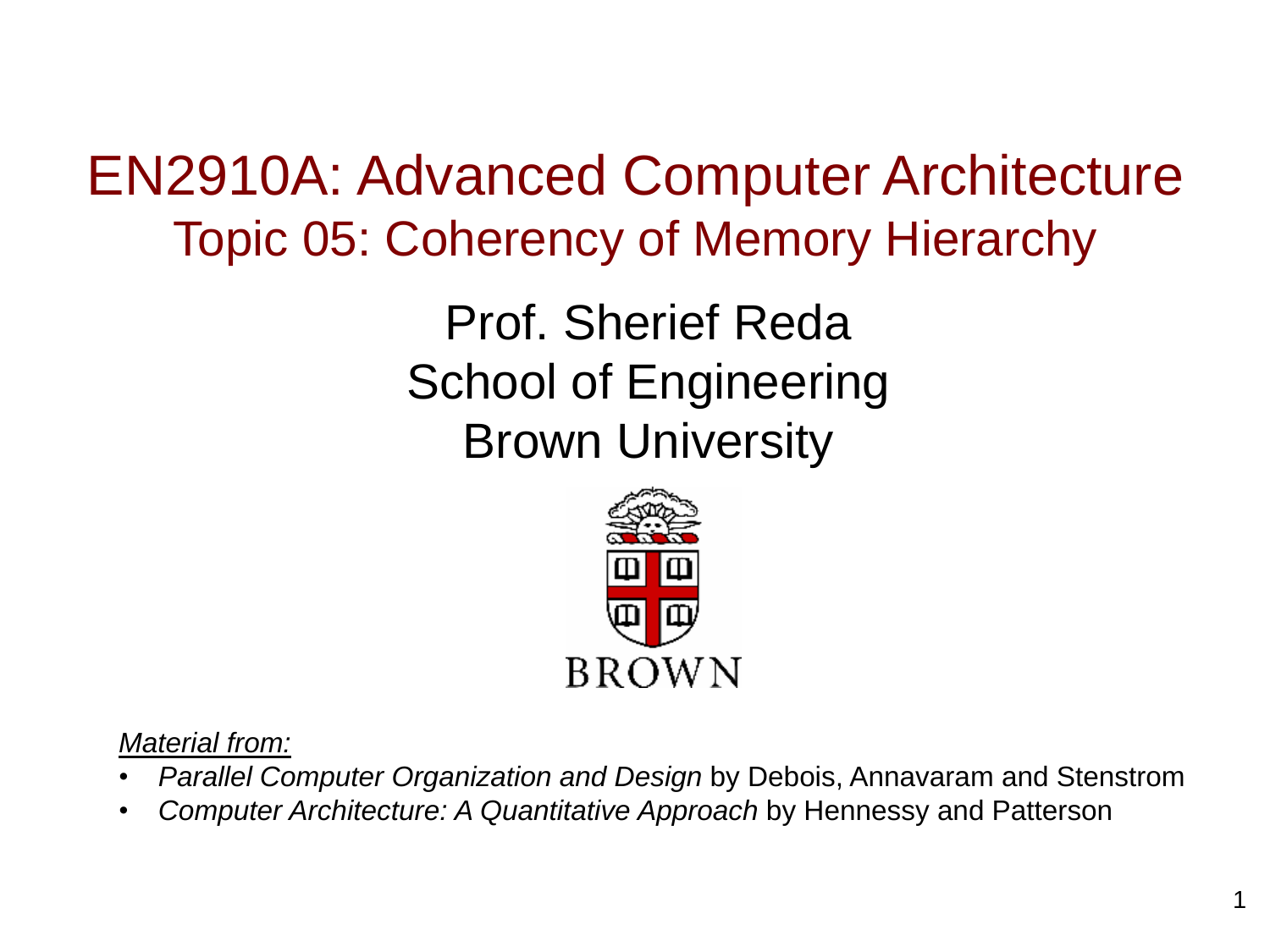### Cache coherency in computer systems

- All reads by any processor must return the most recently written value
- Writes to the same location by any two processors are seen in the same order by all processors





Multi-core multiprocessor systems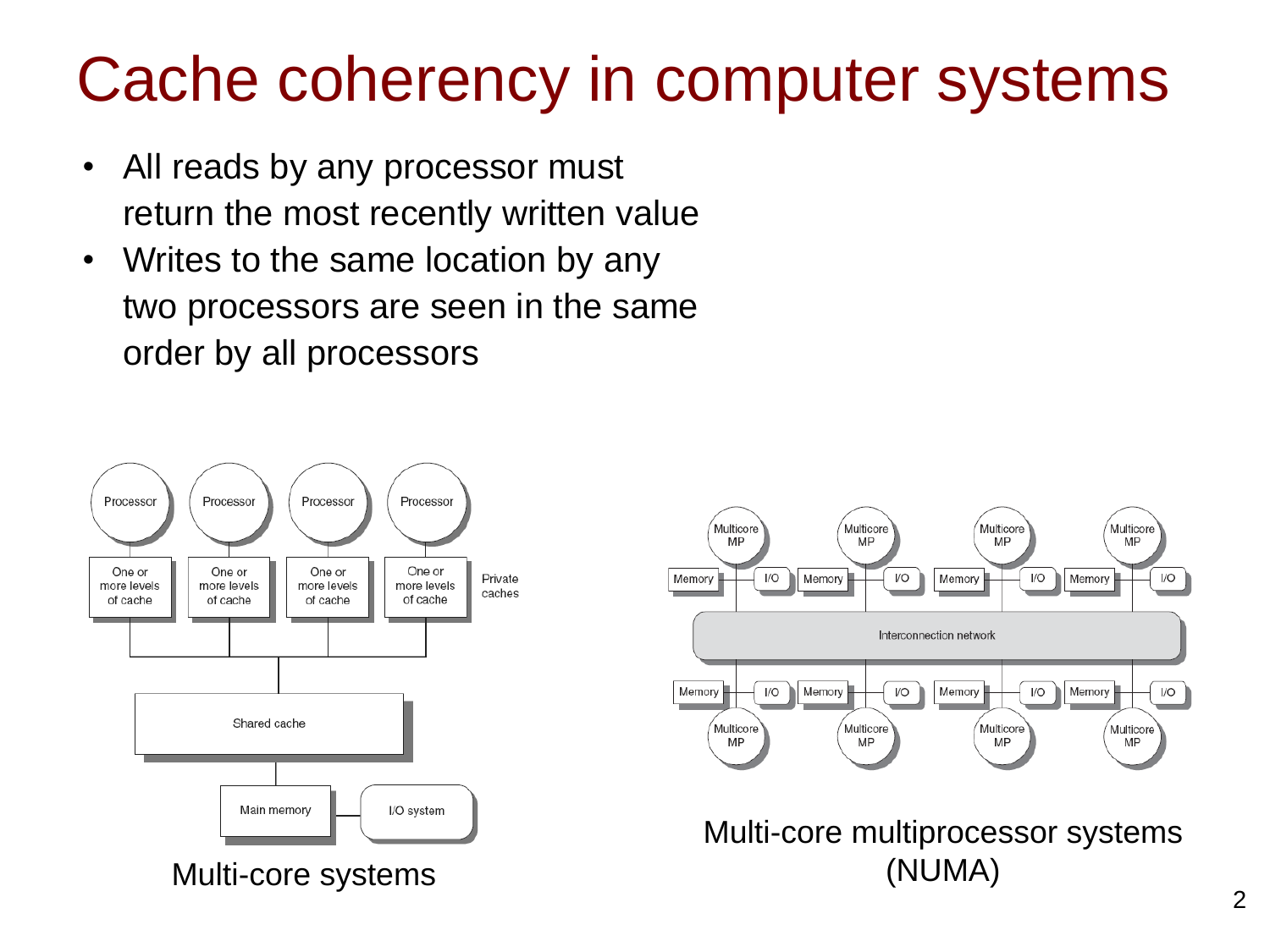# Enforcing cache coherency

- Coherent caches provide:
	- *Migration*: movement of data
	- *Replication*: multiple copies of data
- Cache coherence protocols
	- 1. Snooping for bus-based systems: each core tracks sharing status of each block
	- 2. Directory based: Sharing status of each block kept in one location
- Enforcing cache coherency is a necessity that comes at the expense of increased HW complexity, increase cache access time and reduce cpu-memory traffic BW.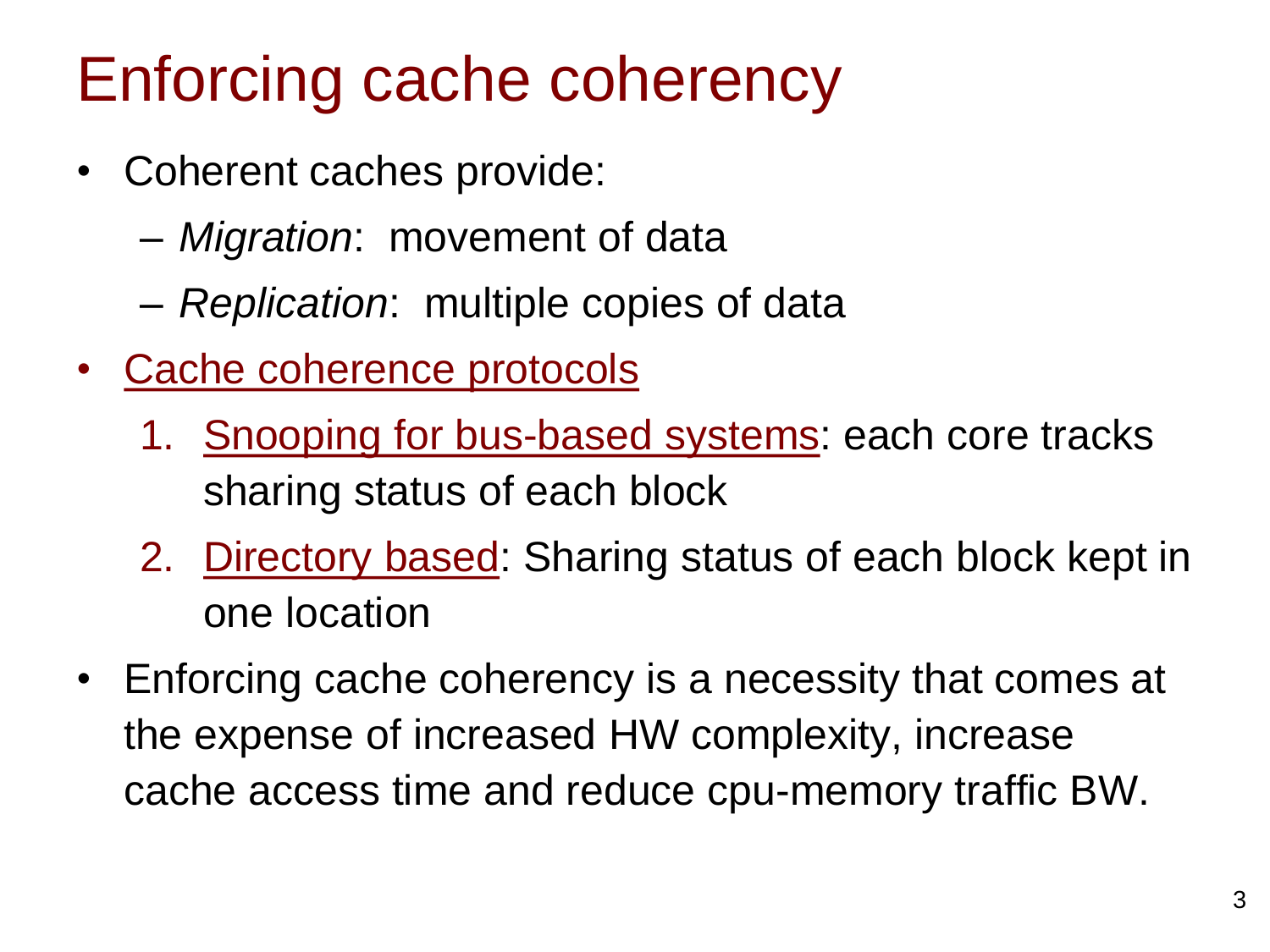#### 1. Bus-based shared memory systems



Key requirement: ability to broadcast-based interconnect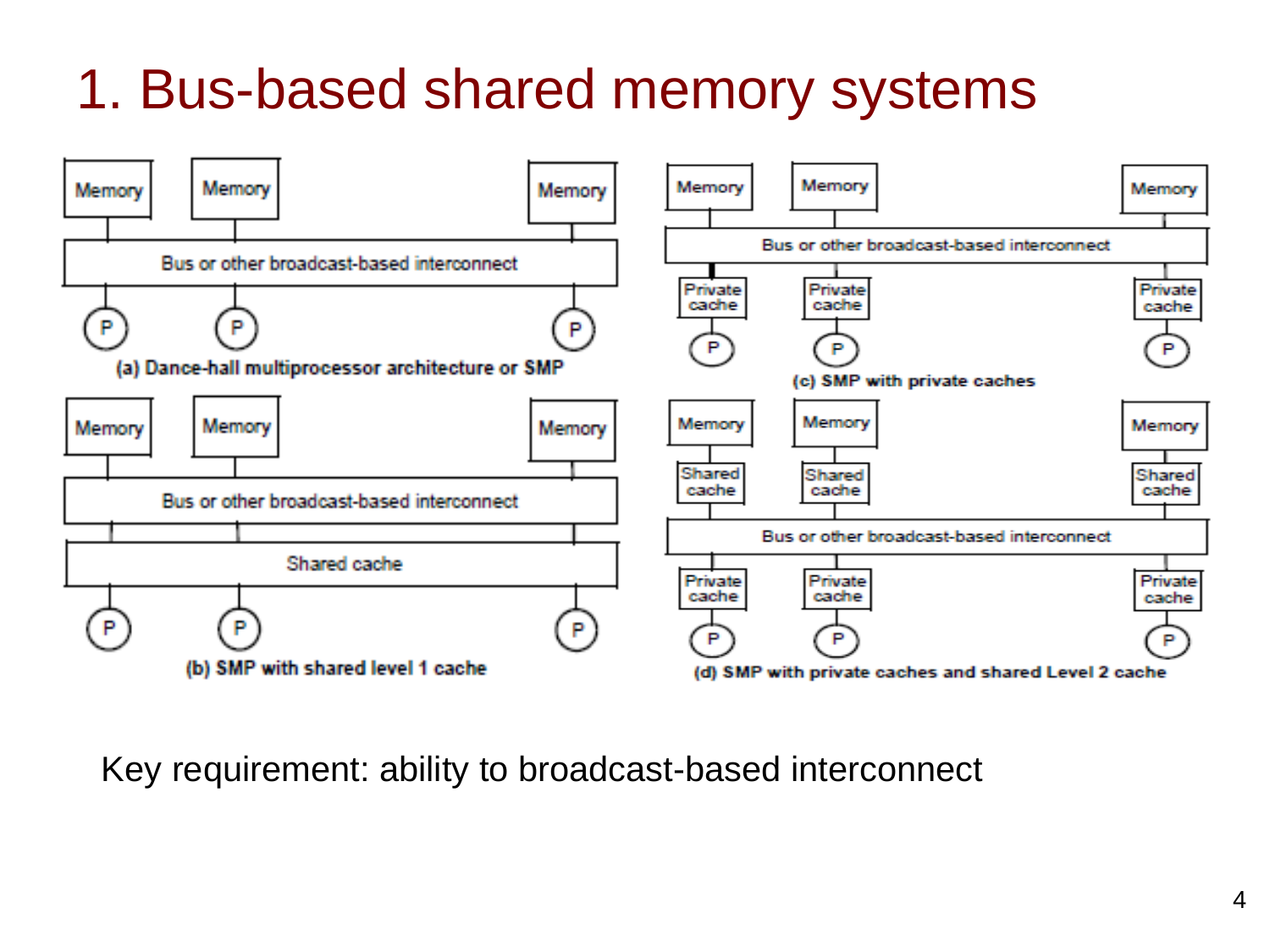#### Snooping-based cache coherence



- Transactions on the bus are "visible" to all processors.
- Bus interface can "snoop" (monitor) the bus traffic and take action when required.
- To take action the "snooper" must check the status of the cache.
- Snoop controller interferes with CPU access  $\rightarrow$  sometimes cache tags are duplicated to enable concurrent accesses.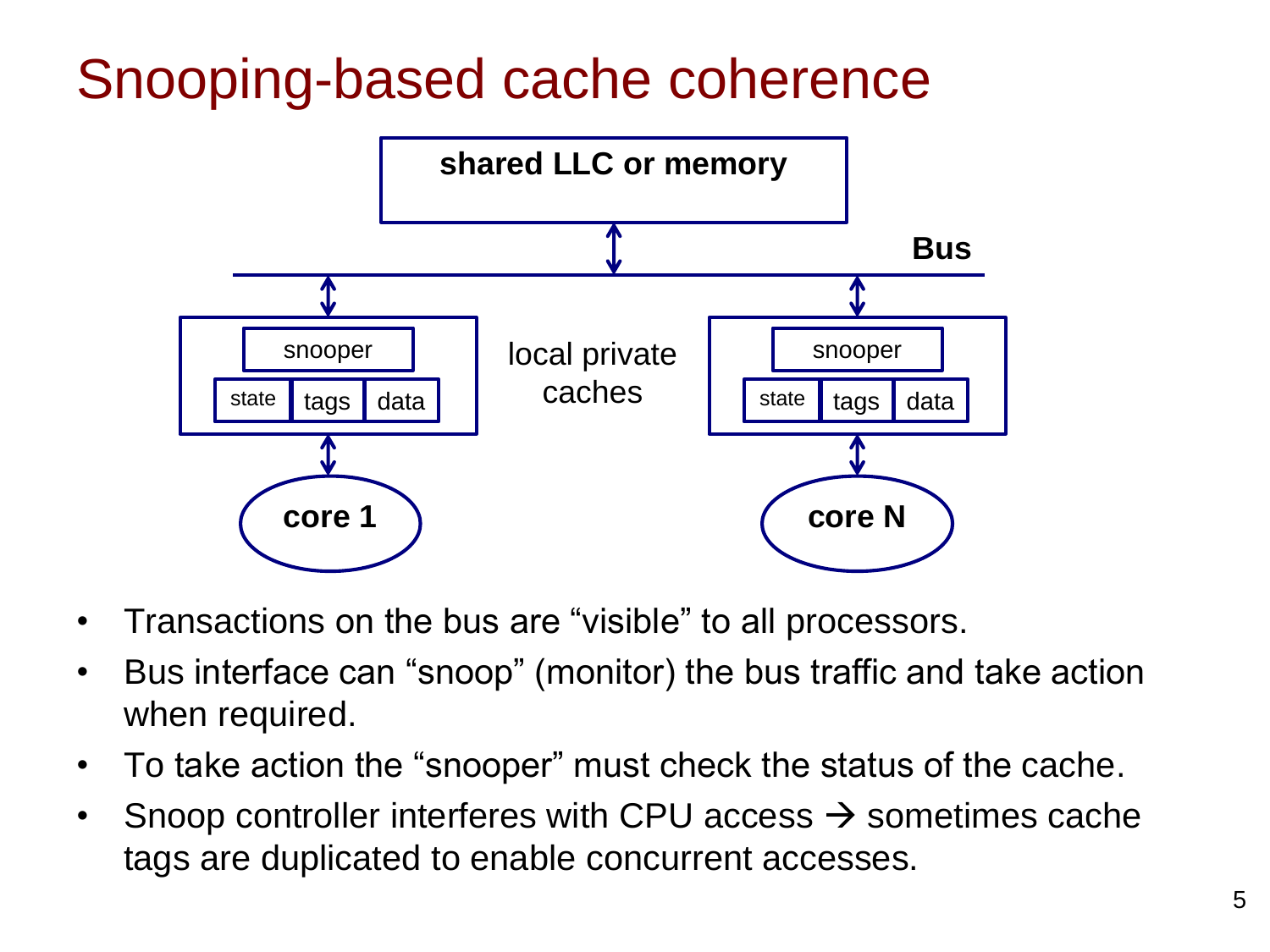#### A simple coherency protocol for writethrough caches **BusWrite/-**



Cache controller receives requests from:

- 1. Processor (Pr): Read (PrRd) and Write (PrWr)
- 2. Bus (Bus): Read (BusRd), Read Exclusive (BusRdX) and write (BusWrite)

#### What happens in the following scenarios?

- 1. A read miss: controller acquires the bus; BusRd request placed; a copy of the block is returned from memory; release the bus
- 2. A write hit: acquire the bus; place BusWr  $\rightarrow$  updates the main memory (or shared LLC) and invalidate matching remote caches; update local cache; release the bus
- 3. A write miss: acquire the bus; place BusRdX  $\rightarrow$  block brought from memory (or shared LLC) and invalidate other cache copies; write to block and main memory (or shared LLC); release bus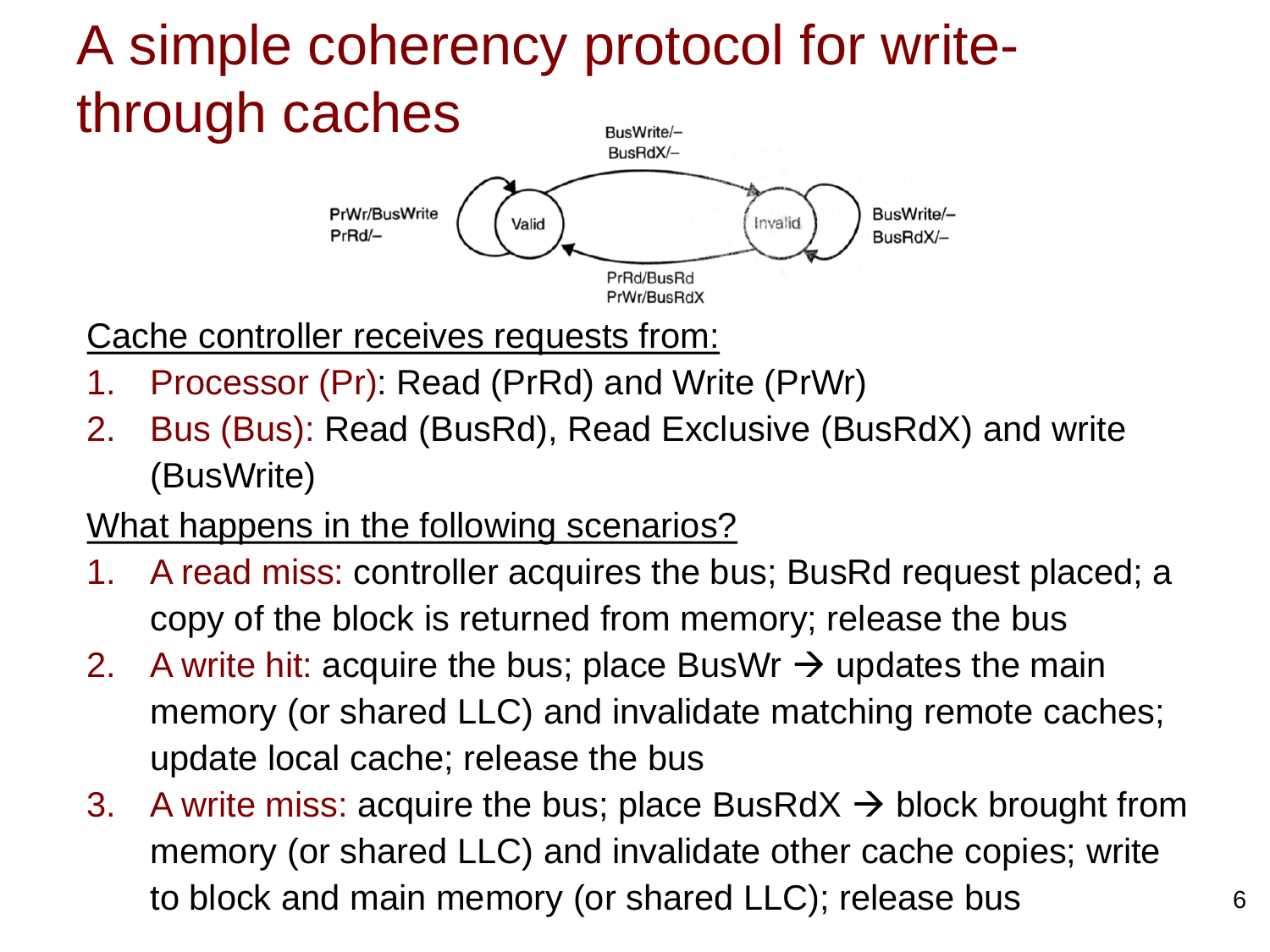# Simple protocol subtleties



- Suppose that two processors P1 and P2 issue a write request to a block A that is resident in both caches. What are the protocol actions?
- What is impact of the protocol on cache memory access time?
- Write through generally creates large bus traffic
- Coherency protocol consume additional unnecessary bus traffic by broadcasting invalidations for writes to unshared blocks.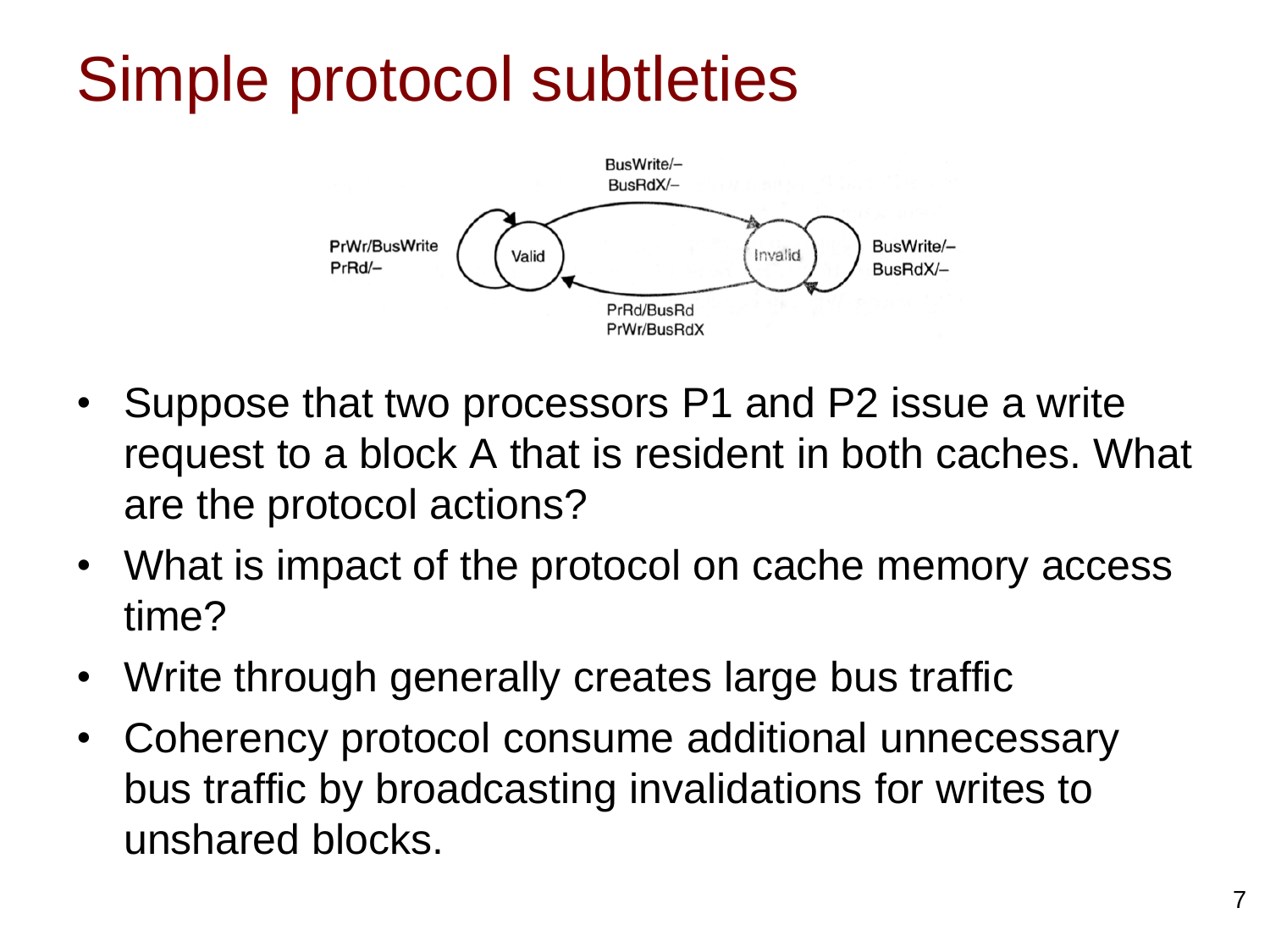#### MSI protocol for write-back caches

- Block states:
	- Invalid (I);
	- Shared (S): one copy or more, memory is clean;
	- Modified (M) or dirty: one copy, memory is stale
- Processor requests: same like before
- Bus transactions: BusRd, BusRdX (as before)
	- BusUpgr: invalidate remote copies
	- Flush: supply a block to a requesting cache

#### Key differences from simple protocol:

- Consider a read followed by a subsequent write, how are subsequent writes handled?
- Consider a read following by a write of block X by P1. What happens if P2 reads block X?

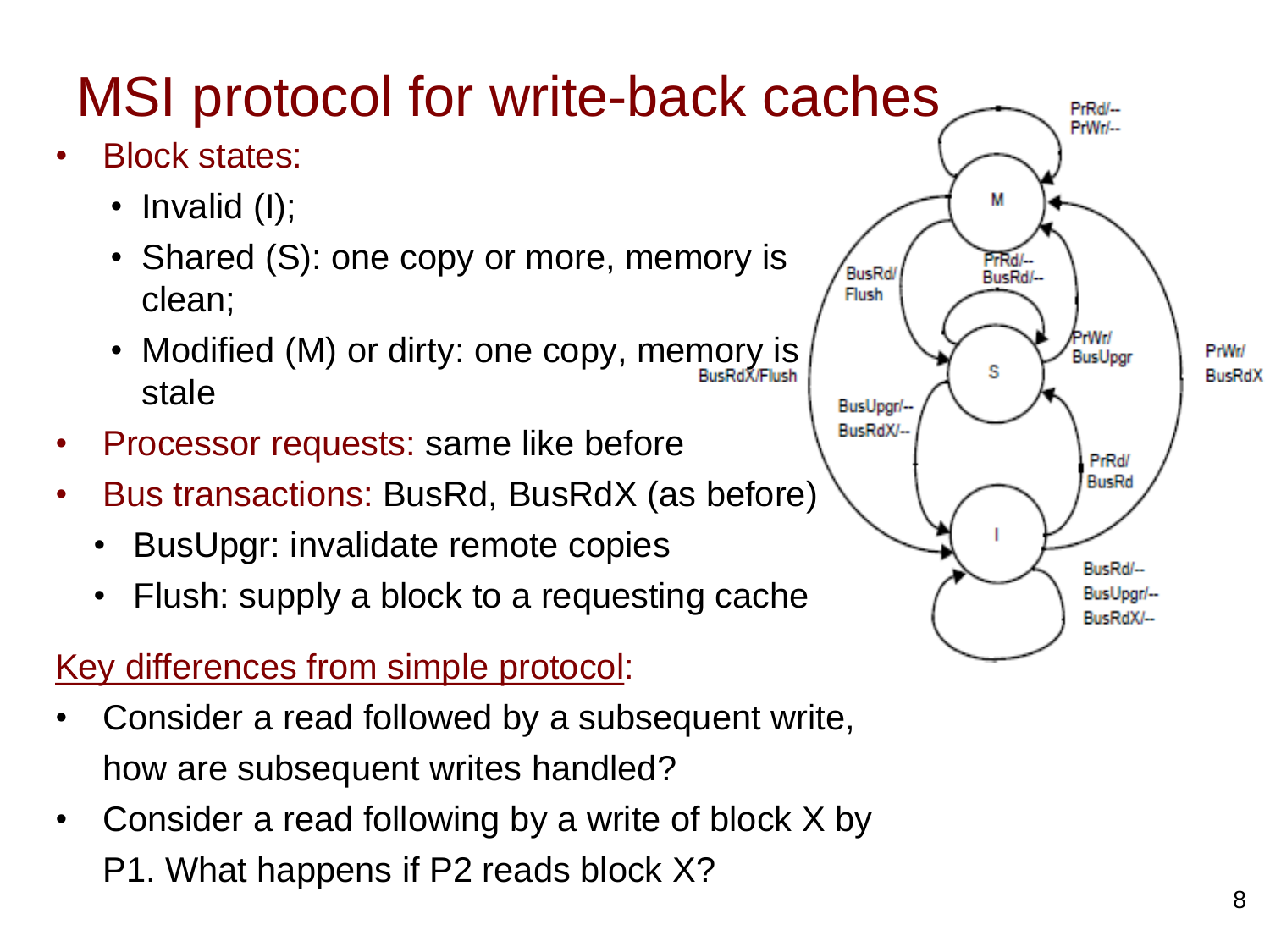

- Who satisfies the read by processor 3? How is the handling of the read misses of processor 2 and processor 3 different?
- Was the invalidation caused by the bus upgrade of the first  $W_A$ necessary? Can we eliminate it?
- Can we send updates instead of invalidates? What are pros and cons?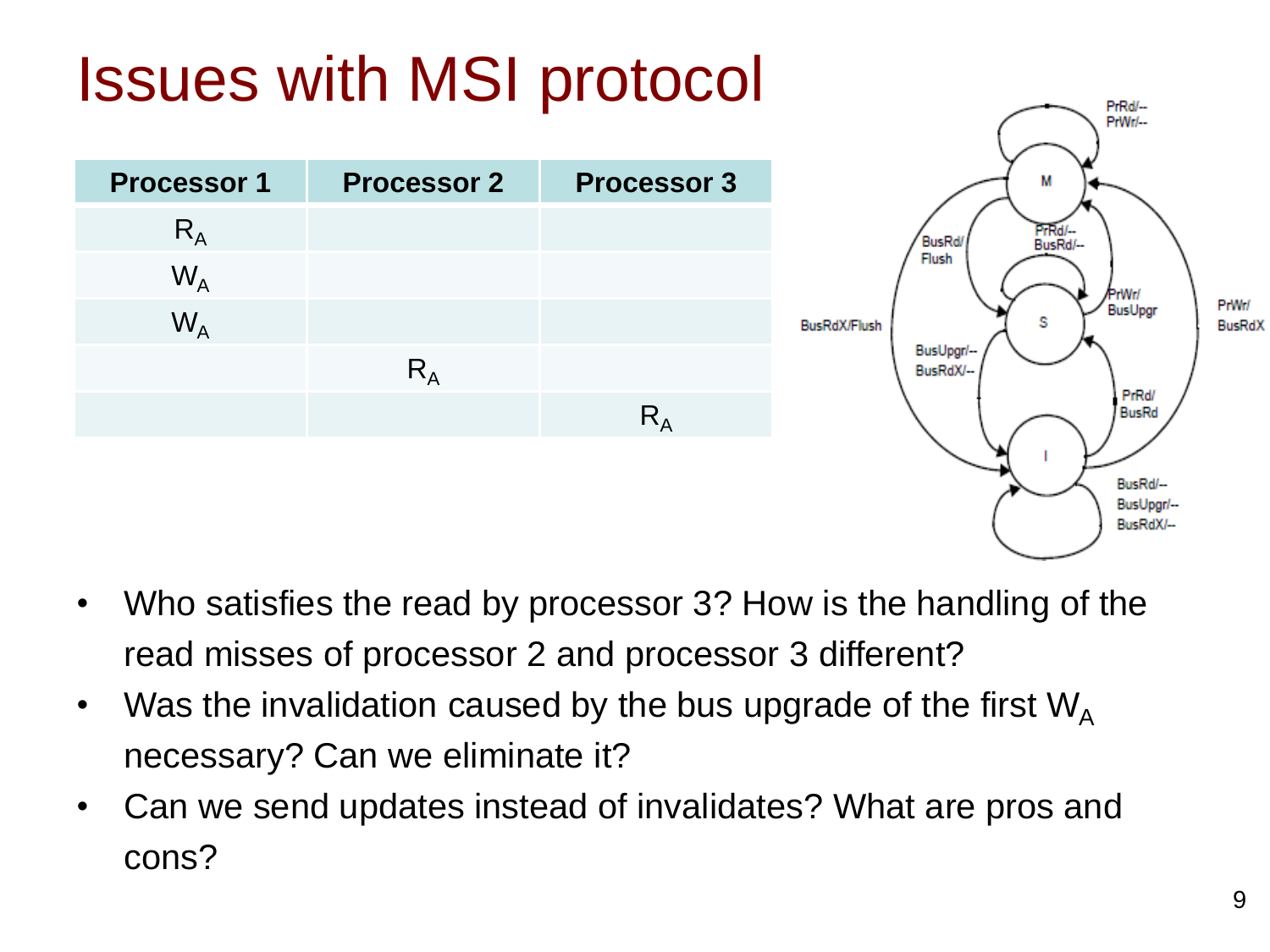# MESI Protocol

- Adds an exclusive state (E)  $\rightarrow$  one copy and memory is clean.
- On a miss, go to E or S depending on sharing status.
- Notice no need for invalidation when transitioning from E to M.
- Assume Block X is shared in two caches, what would be its status in cache 1 if it is in state M or E in cache 2?
- When a block is in M or E and moves to S, memory assumes ownership and supplies future reads  $\rightarrow$  could be faster if we continue to flush from cache  $\rightarrow$  who's job?

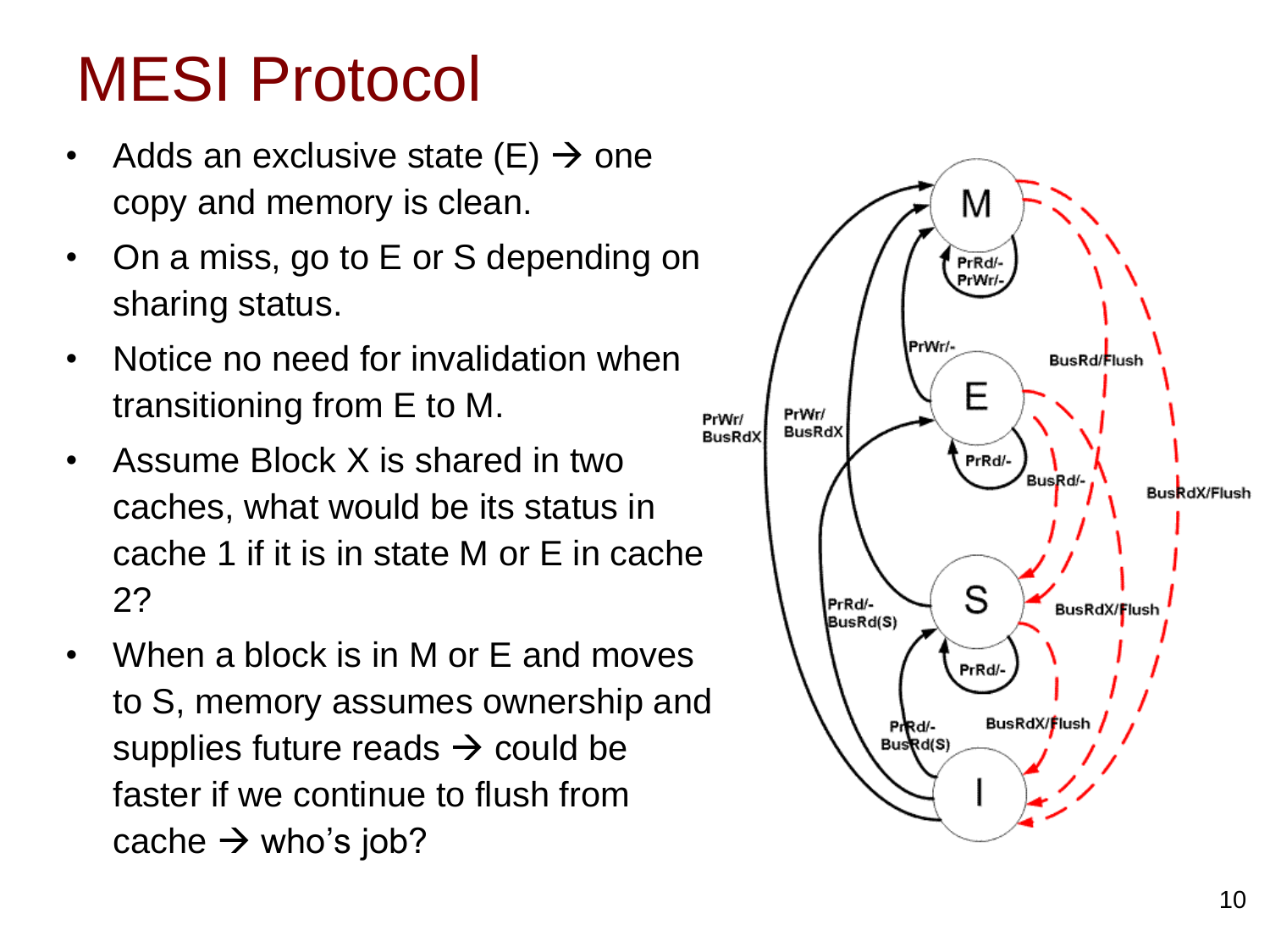#### True and false sharing

- True sharing arises from the communication of data through the cache coherence mechanism.
- False sharing arises from the use of invalidation-based coherent algorithms because of the use of a single valid bit per cache block where the block has multiple words.
- Example: assume words x1 and x2 are in the same cache block, which is shared in the caches of both P1 and P2. Identify each miss as a true sharing miss or a false share miss.

| <b>Time</b> | P <sub>1</sub> | P <sub>2</sub> |
|-------------|----------------|----------------|
|             | Write x1       |                |
| 2           |                | Read x2        |
| 3           | Write x1       |                |
|             |                | Write x2       |
| 5           | Read x2        |                |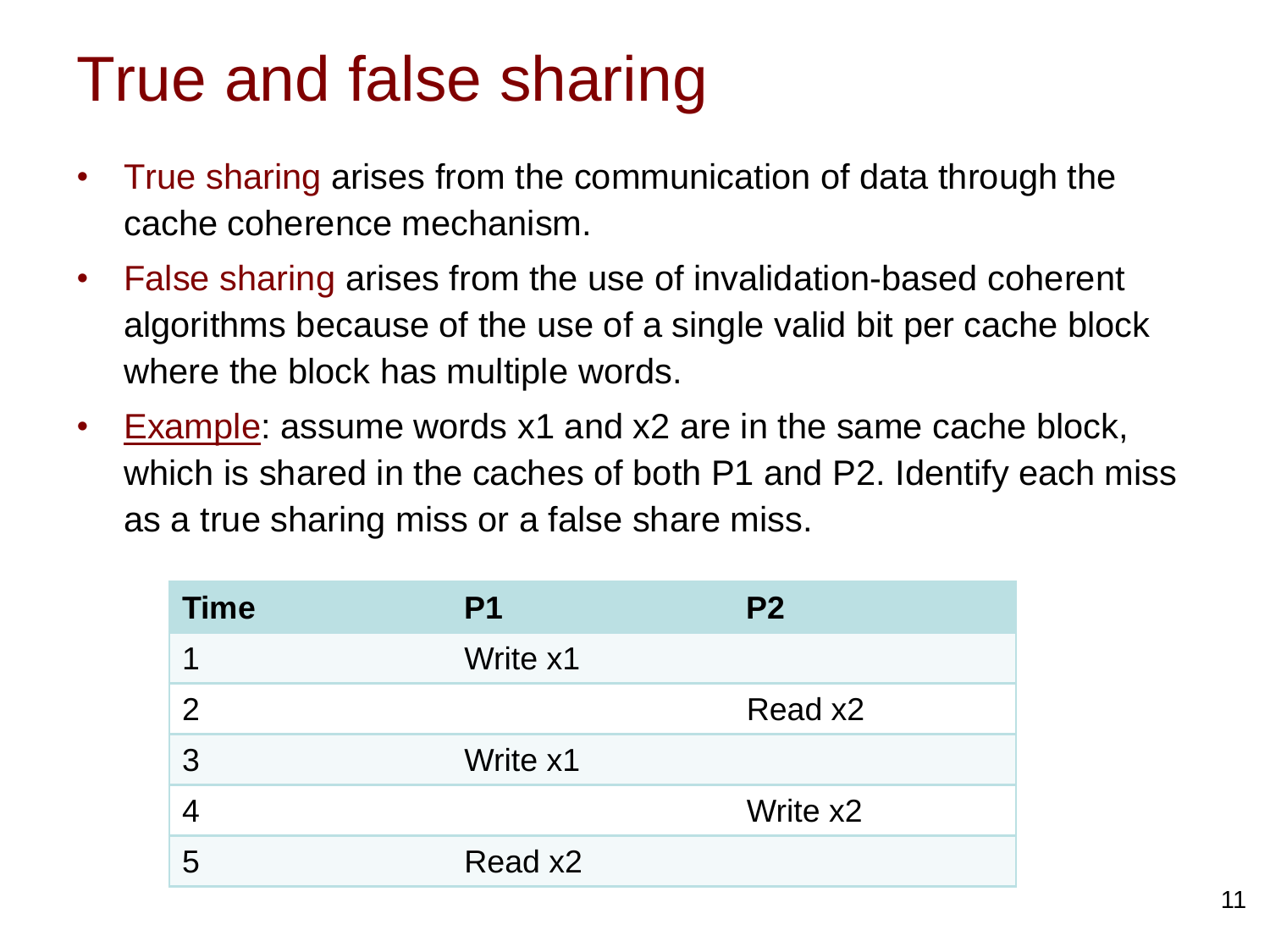# **Synchronization**

- Two processors sharing an area of memory
	- P1 writes, then P2 reads
	- Data *race* if P1 and P2 don't synchronize
		- Result depends of order of accesses
- Example: two threads want to increment a global variable
- Mutual exclusion (i.e., *mutex*) algorithms are used in parallel programming to prevent the simultaneous use of a common resource, such as a global variable, by code called *critical sections.*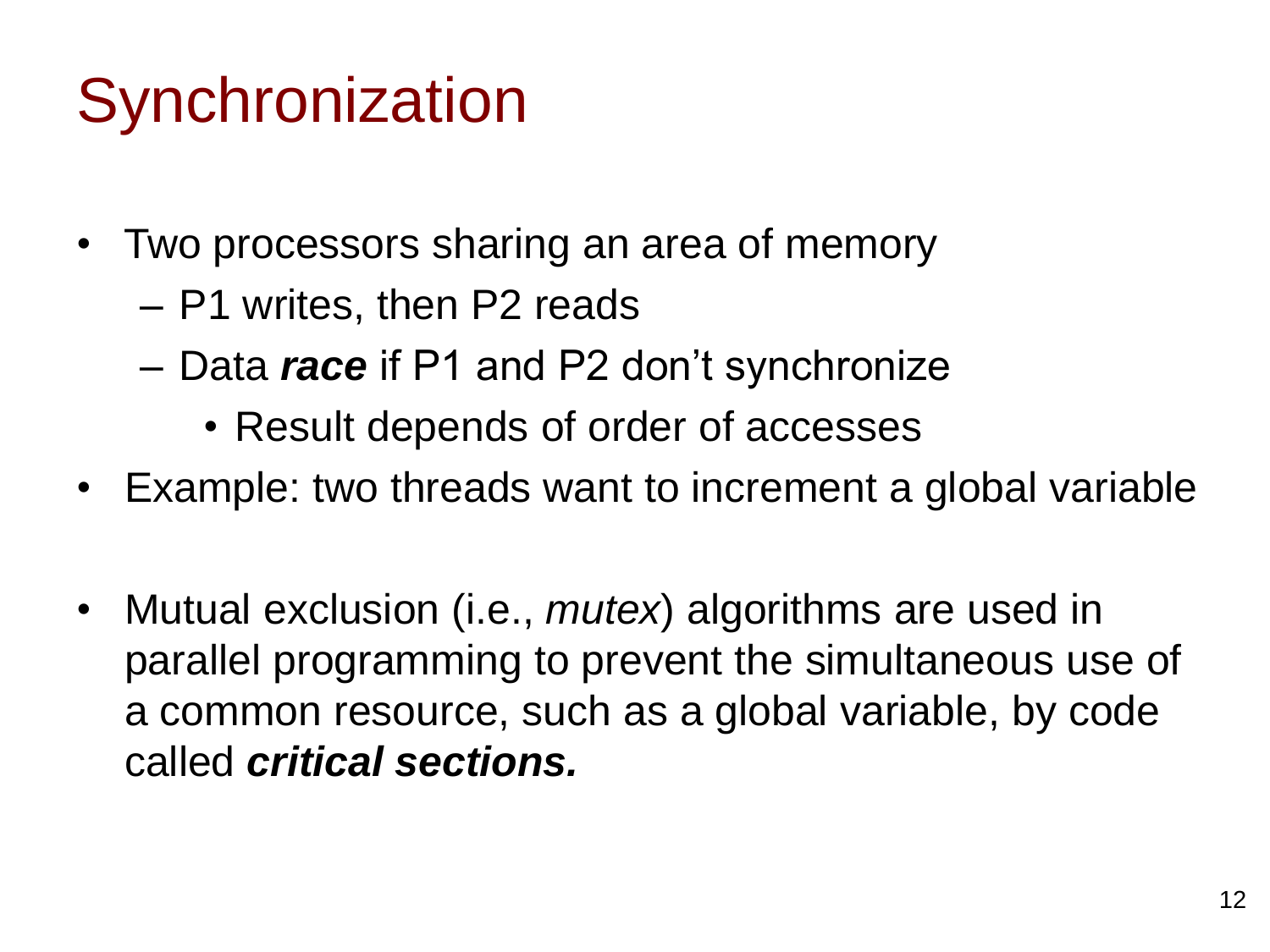### Hardware support for mutex

- Hardware support required
	- Atomic read/write memory operation
	- No other access to the location allowed between the read and write
- Could be a single instruction
	- E.g., atomic swap of register  $\leftrightarrow$  memory
	- Or an atomic pair of instructions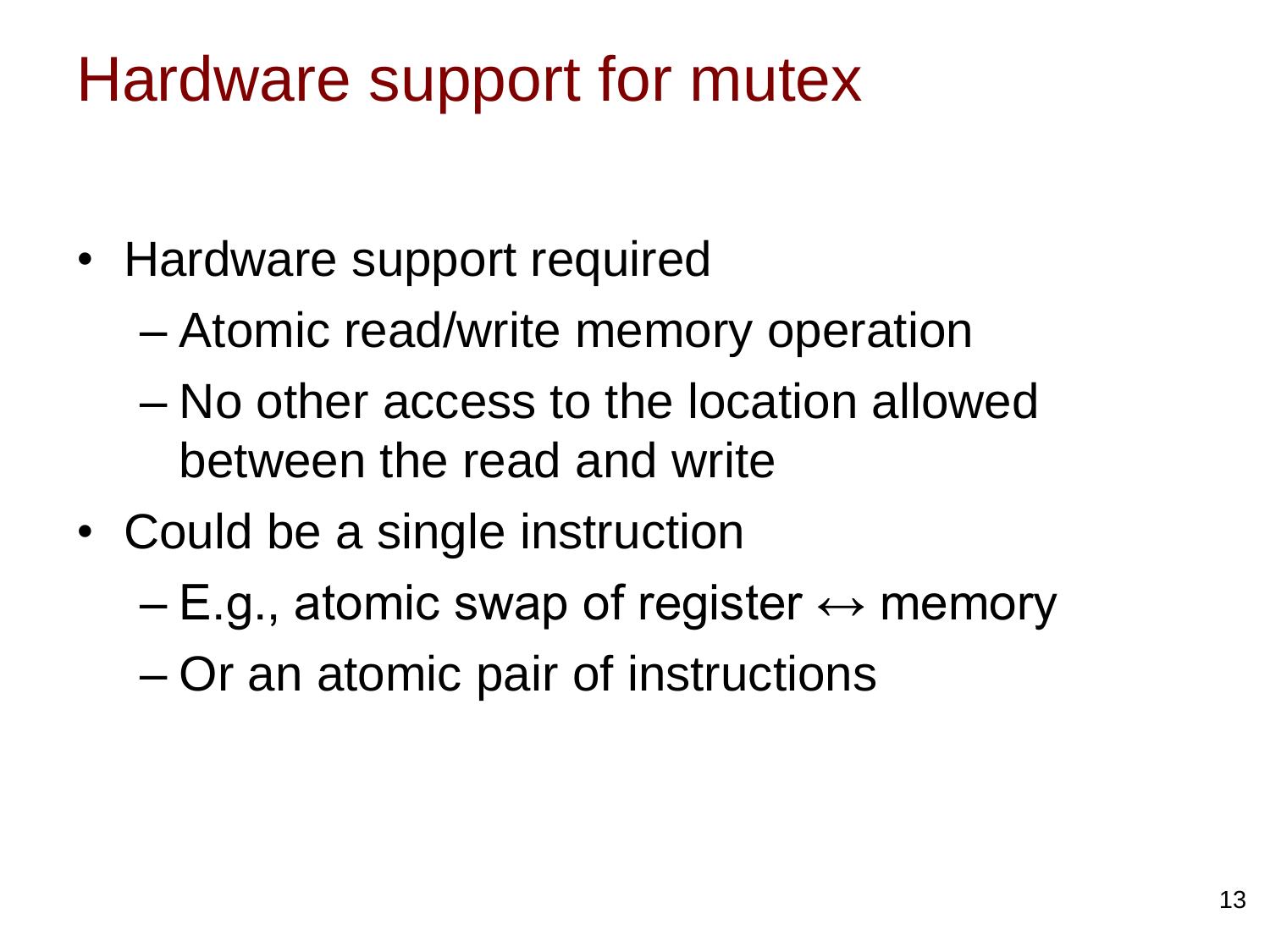# ISA and HW support for mutex

#### **X86 exchange with a single instruction**

- Uses a single instruction to conditionally exchange a register and memory location
- Memory controller must initiate read-modify-write as one transaction to lock memory from use by other controllers.

| mov       | eax, 1        |
|-----------|---------------|
| try: exch | eax, lock loc |
| cmp       | eax, 0        |
| jnz       | try           |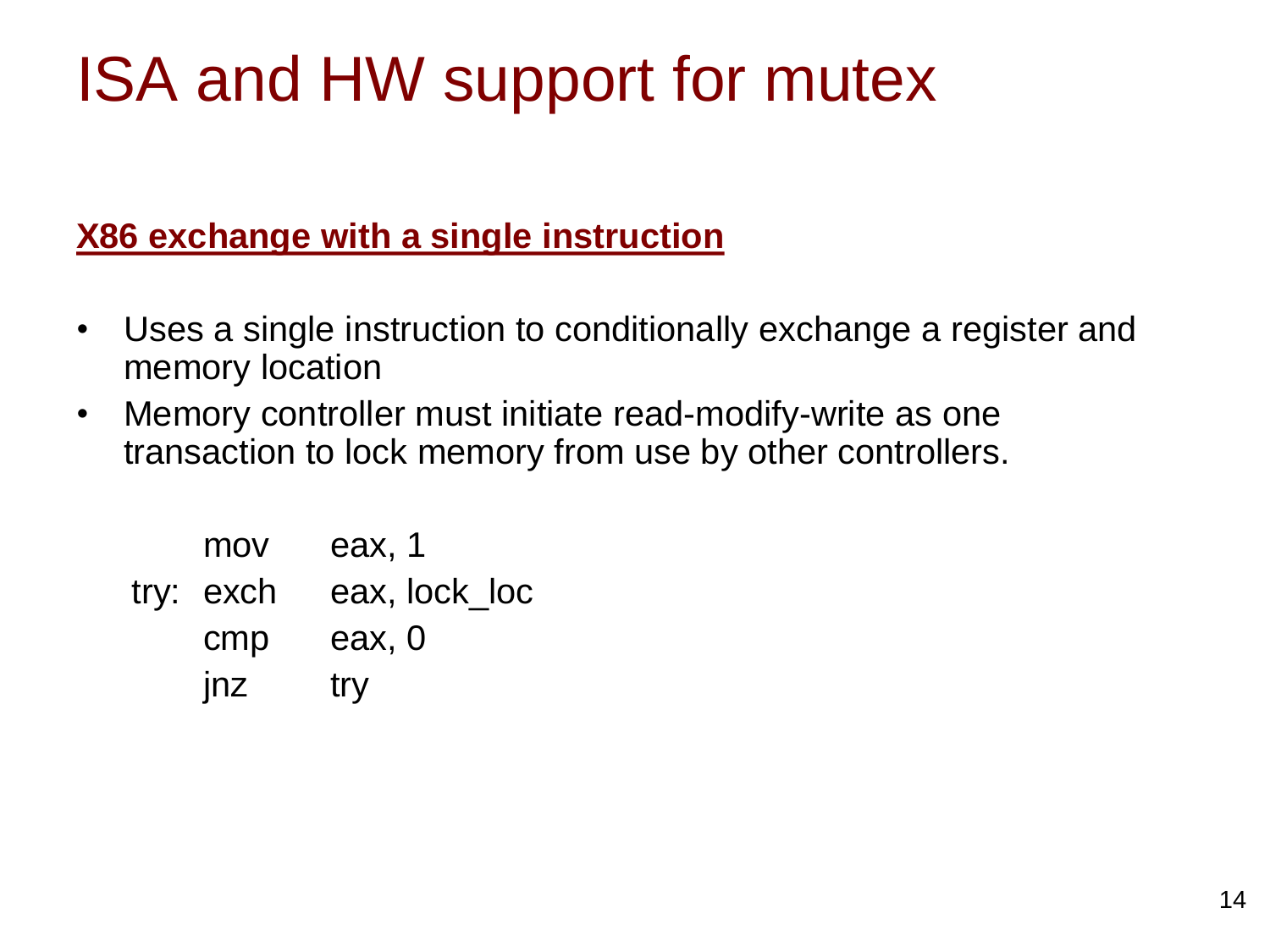# Spinning locks

#### **Spin lock**

lockit: MOV R2,#1 EXCH R2,0(R1) ;atomic exchange BNEZ R2, lockit ;already locked?

// critical section here

| <b>MOV</b> | R <sub>2</sub> , #0 |
|------------|---------------------|
| EXCH       | R2, 0(R1)           |
| <b>RET</b> |                     |